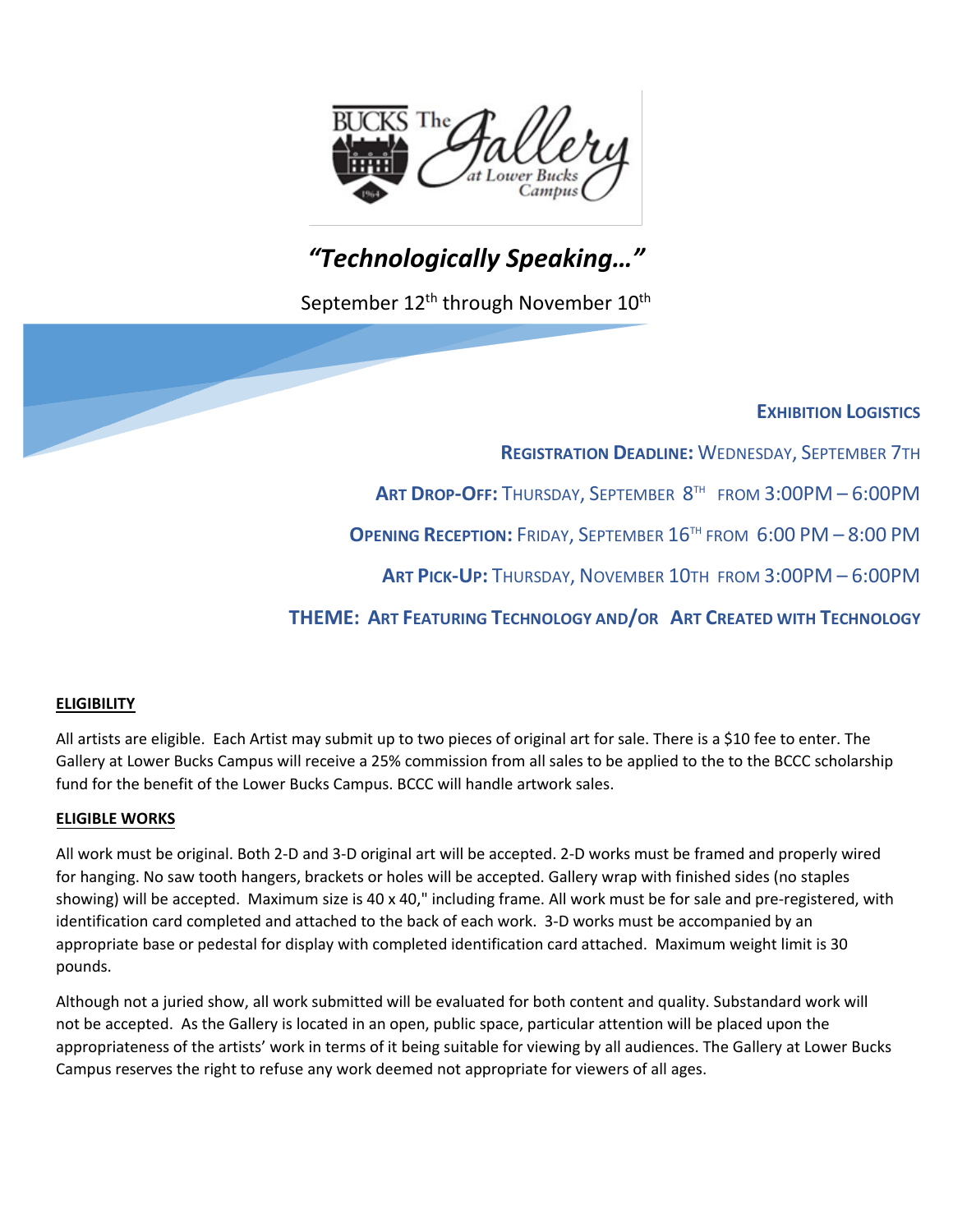#### **LIABILITY**

The Gallery at Lower Bucks Campus shall be held harmless in all matters except for damaged artwork, as set forth, and as more fully described on the Loan Agreement Form, to be signed by the artist at time of drop-off. BCCC will insure artwork from time of delivery and acceptance through designated pick up hours. No insurance coverage will apply after the date/time of pick-up posted above.

#### **DELIVERY**

All works to be delivered to BCCC Lower Bucks Campus, 1304 Veterans Highway, Bristol, PA. All 2-D work must have completed identification card attached to the back of work. 3-D works must have completed identification card affixed to the piece and be accompanied by a base or pedestal, and should be identified with artist's name. There will be showcase space available for fragile work and jewelry.

#### **PICK-UP**

Artist assumes all responsibility for their work if not picked up by end of pick up time. (See "liability" above).

#### **AGREEMENT**

By submitting artwork to this event, you agree to the conditions set forth.

#### **REGISTRATION**

All work must be registered by the deadline posted above. *Entrance fees may be paid at the time of drop off*. Due to the logistics involved with coordinating the hanging of the exhibition, there can be no exceptions to this rule. Please include your name, title of your work(s), medium, price and artist group affiliation (if applicable) in correspondences and send to:

#### **Susanne Potash**

Bucks County Community College –Epstein Campus at Lower Bucks 1304 Veterans Hwy Bristol, PA 19007 **-OR-**[Susanne.Potash@bucks.edu](mailto:Susanne.Potash@bucks.edu) email subject line: **Technologically Speaking**

| <b>ATTACH TO BACK OF WORK:</b> | <b>ATTACH TO BACK OF WORK:</b> |
|--------------------------------|--------------------------------|
| Name                           | Name                           |
| Phone number                   | Phone number                   |
| Title                          | Title                          |
| Medium                         | Medium                         |
| Price                          | Price                          |